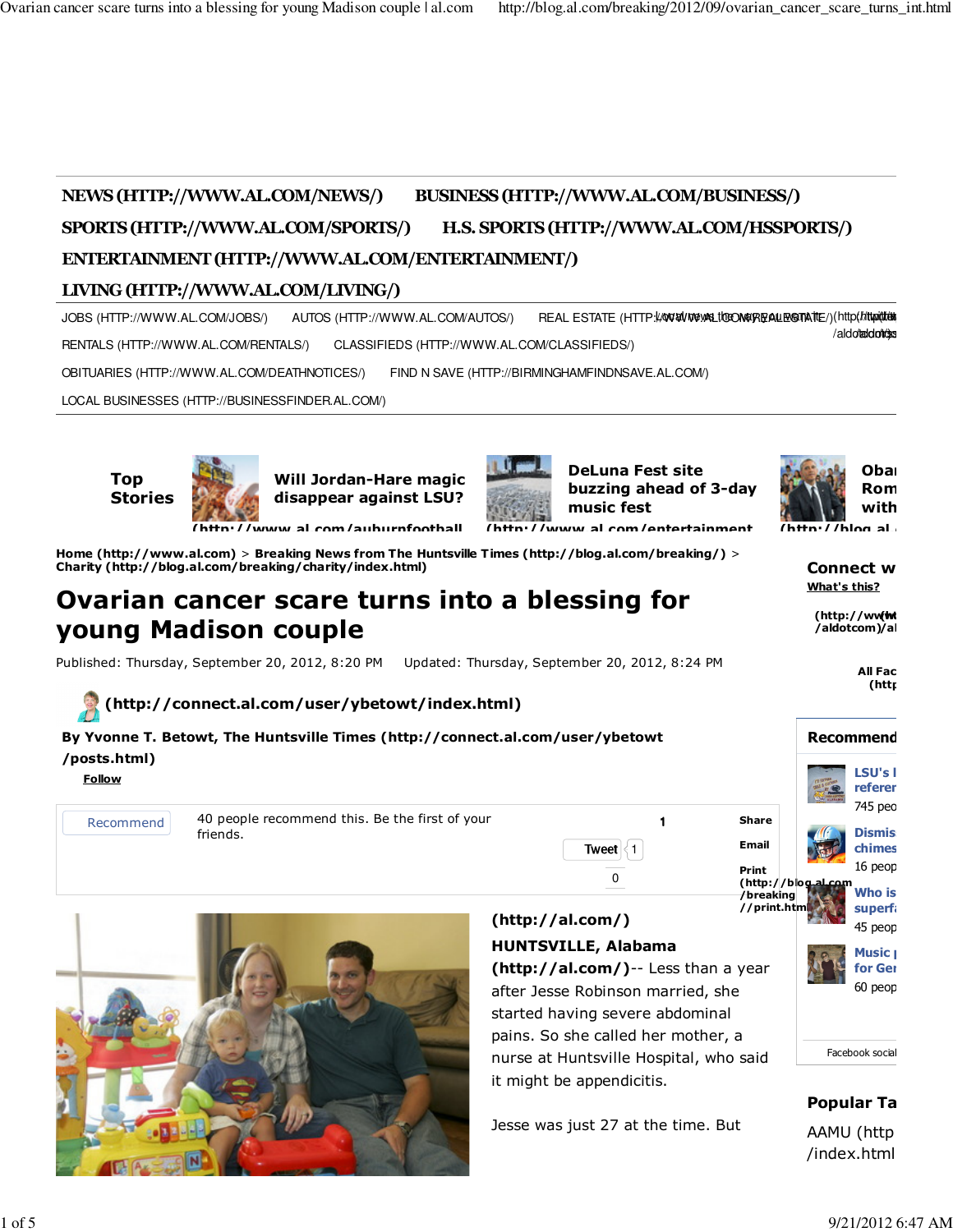**FINE AD ALL INCOME AND A VESTER Jesse Robinson and her husband Robbie enjoy spending time with their only child, Connor, at their Madison home. (The Huntsville Times/Robin Conn)**

after reviewing Jesse's hospital records, her mom, Charlotte Smith, discovered her daughter had ovarian cancer, a disease more often associated with women over 50. She

couldn't bear to tell her daughter. Instead, she asked her daughter's husband, Robbie Robinson, to break the news.

"I don't know that I've ever been that scared in my life," said Robbie. "I was shaking all over."

September is Ovarian Cancer Awareness Month, an opportunity to make all women more aware of the early symptoms of the often fatal disease.

Today, 31-year-old Jesse Robinson is a stay-at-home mom of 20-month-old Connor. Robbie works for Northrop-Grumman and the family lives in Madison.

Jesse had been diagnosed with stage 3C of borderline ovarian cancer, which could have been fatal or could have prevented her from having children, although the Robinsons had not at the time planned on having any.

Jesse said she "had a meltdown" when she first got the news, and it took a while to calm down.

Two days after getting home from the hospital - on Robbie's birthday - they began searching the Internet for articles about ovarian cancer, but became frustrated at the lack of information available.

"Just not knowing was the scary part," said Jesse, who is on a mission this month to make all women aware of the symptoms.

After a successful surgery to remove a 3.5-pound tumor from her right ovary, Jesse learned her left ovary looked "suspicious" but the surgeon didn't want to remove it because of her young age.

Over the course of the next 18 months, Jesse and Robbie changed their minds about having children. She soon became pregnant with Connor who was delivered by C-section. After Connor's delivery, the doctor removed Jesse's left ovary just to be safe.

The couple now warn that there is too little information available about ovarian cancer, especially borderline ovarian cancer, which is "not rare, but not common either," said Jesse's surgeon and former oncologist, Dr. Joe Kelly.

"Some doctors may only see a few cases their entire career," said Kelly, "so they may not always think of ovarian cancer when they hear the symptoms."

Of the 22,000 American women diagnosed with it each year, 15,000 die. Jesse doesn't want to limit awareness to September. She and Dr. Kelly hope awareness of the disease will grow as prevalent as breast cancer awareness. Both urge people to donate toward research.

Kelly said there is no blood test or screening to diagnose ovarian cancer and it is often "too late" once discovered.

 $(http://topi)$ /tag/April% /index.html)  $(http://topi)$ /tag/Ask%2 assault (htt /tag/assault  $(http://topi)$ /index.html)  $(http://topi)$ /tag/Campa /index.html)  $(http://to$ /tag/crim news (htt /tag/HT% /index.htr Council (htt /tag/Huntsv /index.html) Schools ( /tag/Hunt /index.htr crime (http://i /tag/Hun /index.h (http://topi /tag/Huntsv /index.html) obituaries  $(http://to$ /tag/Hunt /index.htr  $(http://topi)$ /tag/Jackso /index.html)  $(http://topi)$ /tag/Madisc /index.html)  $(http://topi)$ /tag/Marsha /index.html) (http://topi /index.html)  $(http://topi)$ 

 $(http://topi)$ /tag/Alaban /index.html)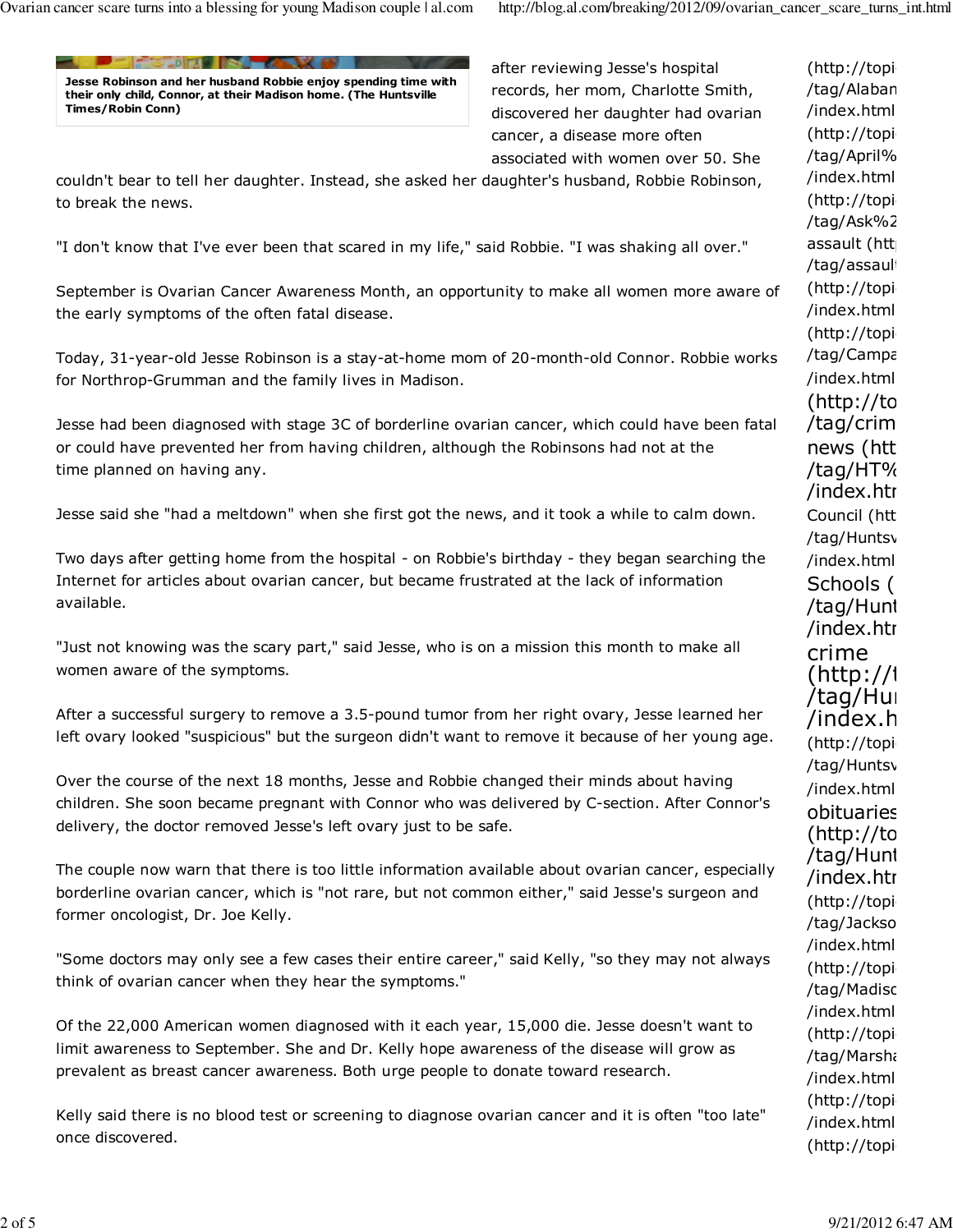He said while ovarian cancer patients do not all share the same symptoms, many do have similar ones - bloating, pelvic or abdominal pain, difficulty eating or feeling full quickly, or urinary symptoms (urgency or frequency) for an extended period of time.

Also, Kelly said anyone with a family history of cancer, not limited to but primarily ovarian and breast cancer, should be aware of any of the above symptoms. Kelly said many of his patients are referred to him by gastrointestinal doctors because women think they have abdominal problems associated with bowel-related diseases when it's actually ovarian cancer. He said while a test for the gene is available through a swab of the cheek, it can be very expensive, about \$3,000.

"If caught in the early stages, the success rate is quite tremendous," said Kelly. "No one really knows what causes it, but a few are predisposed to it, especially those who have menstrual periods without large breaks, or women who bleed after menopause."

Here are some Huntsville area Ovarian Cancer Awareness Month being sponsored by or promoted by the Lilies of the Valley nonprofit organization:

Saturday: Teal Tunes in the Garden, 4-6 p.m. Members, their families, friends and caregivers are invited to bring a picnic lunch. Enrtainment provided by the Huntsville Concert Band.

Sept. 27: Annual HudsonAlpha "Tie the Ribbon" luncheon at noon for breast and ovarian cancer awareness (For more info, see hudsonalpha.org or call 256-327-0442)

Sept. 28: North Alabama Nurse Practitioner Association Symposium at Huntsville Marriott, 5 Tranquility Base. Dr. Joe Engle will speak about ovarian cancer at 3:30 p.m. (For more info, see northalabamanpa.com).

Sept. 29: Health Fair for military retirees, 8 a.m. to 2 p.m., at Redstone Arsenal.

With the exception of September, ovarian cancer survivors and caregivers meet the last Tuesday of each month at 5:30 p.m. at Clearview Cancer Institute community room. To make a donation in honor or memory of someone, send a tax-deductible check payable to Lilies of the Valley, 2002 Danbury Circle S.W., Huntsville, AL 35803. For more information, email **liliesofthevalleyemail@gmail.com (mailto:liliesofthevalleyemail@gmail.com)**.

**Related topics: ovarian cancer (http://topics.al.com /tag/ovarian%20cancer/index.html)**

Inappropriate post? **Alert us.**

**Share this story (http://www.facebook.com (http://twitter.com (http://www.reddit.com (http://digg.com /sha/bophp?Guba/ubili@u %3A%2F** %2F**bbogaidbog&k9dGFbiQB&Biriyi**&g2f120drB%2Fb&e6l2iFig%ai2fi8QdaX&<del>QF</del>&8&%2<u>F</u>ourasia\_intchtro&%2&areptd=ru **// bop<del>hy?statu/thittp://att</del>p:// //blog.al.com /2012/09 /ovarian<u>va</u>ddamis Germannis hanne menning menering van de van de van de van de van de van de van de van de van de //seate/duitfe/intife/intife%** *g ,* **di logba k tupit /2012/09 /ovv<sub>a</sub>ddank<u>a</u> Qanashiya kanka musik ya musik kata ya mamma mamma ya kata mamma mamma mamma mamma ma /submit?phase=2& urlaha i**yi içilini **%2Fb20d&#@@@Fkr2FbReaking@%2FOx152@%2FOR%BP&20iiiato\_%20are\_sCanle\_sting%\_R0fbt**M **title<u>s: Ocarian 2</u>0.2002; hot titles the over the orient of the state of the orient of the second the concept of our Pro20you bodytielet=&varian%20cancer%20scare%20turns%20intox%20hessing%20for%2** Laptop, network glitches ma**to popt**e)of **(http://www.stumbleupon.com (http://www.fark.com Print (http://blog.al.com/breaking |distBihattip?uEai=2.Btt.tp:? //blog.al.com /2012/09 <u>4 Qabati iye basil ar ishlat ka bashka a shekara a shkilin da kosara na malike e sini gita 2 Gitor A o 20</u> /cgi/farkit.pl?u=http %3A%2F //print.html) Story tools Email** p=Out-Dupter 2012/2019 an Parist Property 20 and 2012 Apple 20 to 20 and 20 and 20 and 20 and 20 and 20 and 20<br>More stories in Breaking of Madams **and Apple 2012 and 20 and 20 and 20 and 20 and 20 and 20 and 20 and 20 and Previous story Huntsville school board meeting (http://blog.al.com/breaking/2012/09 /laptop\_network\_glitches\_main\_t.html#incart\_mrt) Huntsville police blotter (http://blog.al.com /breaking/2012/09 /huntsville\_police\_blotter\_1199.html#incart\_mrt)**

### **Comments (1)**

/tag/Redstc /index.html)  $(http://topi)$ /index.html)  $(http://topi)$ /index.html)  $(http://topi)$ /tag/Tomm traffic (http /index.html) Huntsville ( /tag/Univer /index.html)  $(http://topi)$ /index.html)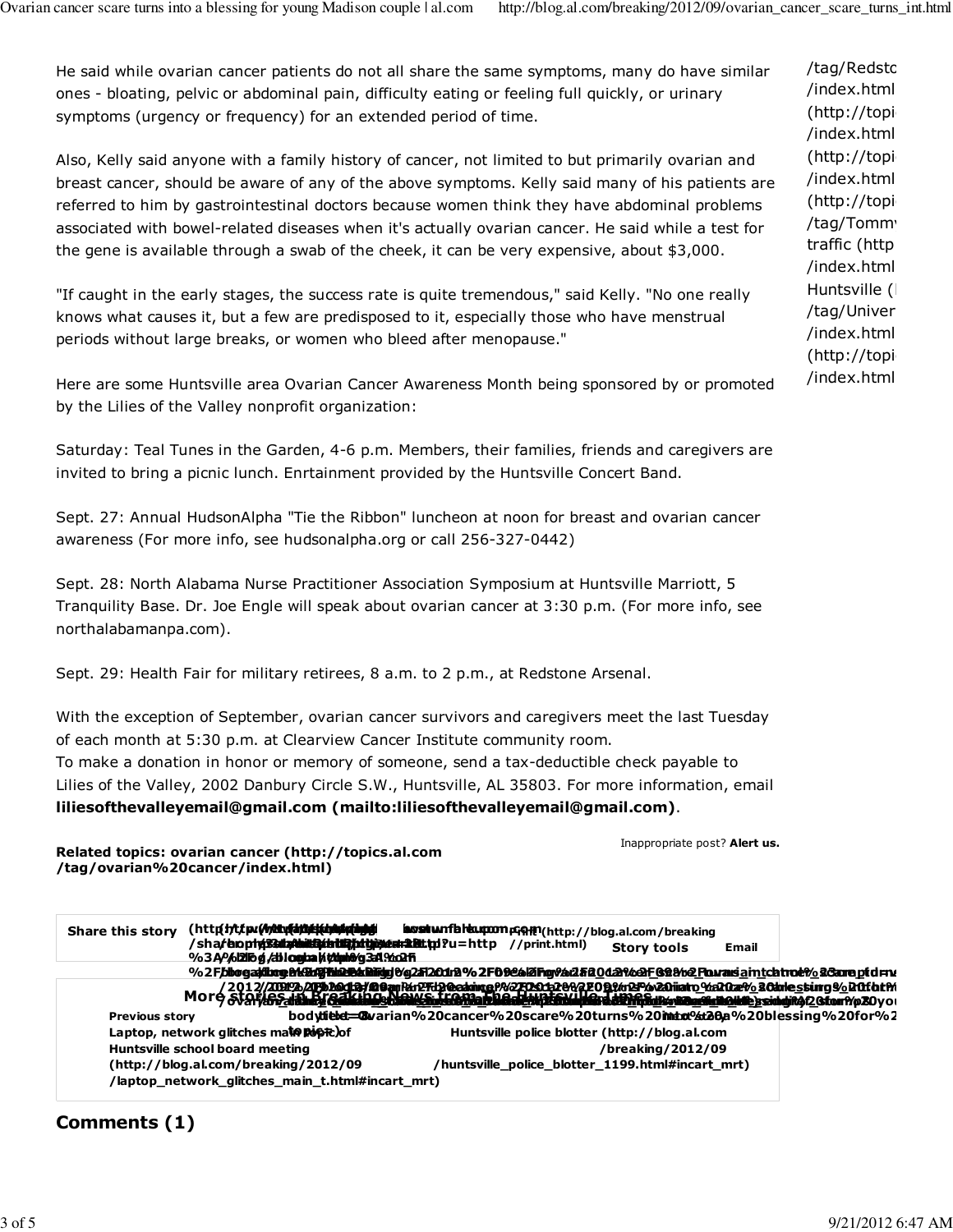| You must be logged in to comment | Sign in with your al.com or Facebook account (https://sig   | in/?return |
|----------------------------------|-------------------------------------------------------------|------------|
| Type your comment here           | %2Fblog.al.com%2Fbreaking%2F2012%2F09%2Fovarian_cancer_scar |            |
|                                  |                                                             |            |
|                                  |                                                             |            |
|                                  | Post                                                        |            |

#### Sort By: | Most Recent

#### **pause live updates**

### **Renee\_Eisgrau Tucker\_39 (http://connect.al.com/user/renee\_tucker/index.html) (http:**

**//con** I was also in my late 20's when I was diagnosed with borderline ovarian cancer. I had lost a lot of weight, and couldn't eat. My left ovary was removed, large tumor, and the Dr also said they wanted to keep my right ovary in case I wanted more children. (Just gave birth to a daughter). I had a consult at UAB and was told the disease would return, and about 1 1/2 later, it did, and I had a total hysterectomy. I am in my 50's now, and doing great. I now watch my daughter for symptoms, which there isn't any definite symptoms to look for. Good luck to you, congrats on Connor. It was terrifying for me as well...but hang in there, you will do great! **nect.**

**9 Hours Ago Reply (http://al.com/)**



#### About Alabama Media Group (http://blog.al.com (http://www.al.com (http://www.al.com (http://www.al.com /al/2012 /06/about\_the\_alabama\_media\_group.html) Contact Us Sports Jobs at Alabama Media (http://www.al.com (http://www.al.com (http://autos.al.com/) Group (http://jobs.al.com /contactus/) /careers/company/detail /id/840717/page/jobs) Advertise with us (http://www.al.com /mediakit/) About al.com /aboutus/) The Birmingham **News** (http://ads.advance.net /RealMedia /ads/click\_lx.ads /www.al.com About Us Subscriptions **News** (http://www.al.com (http://www.al.com /news/) Business /business/) /sports/) High School Sports (http://realestate.al.com/mttp://www.al.com /placead/) (http://highschoolsports.ad.com/Rentals **Entertainment** (http://www.al.com /for-rent) /entertainment/) Living (http://www.al.com Shopping Good /living/) **Travel** (http://www.al.com /shopping/) /travel/) Opinion (http://www.al.com /opinion/) **Obituaries** /deathnotices/) Jobs /jobs/) Autos Real Estate (http://realestate.al.com Weather **Classifieds**  $(http://classifieds.al.c\phi m')$ Deals (http://www.al.com Local Businesses (http://businessfinder.al.*caldo*fcom/) | Facebook al.com Sections Forums (http://www.al.com (http://www.al.com /forums/) Videos (http://videos.al.comc)assified ad Photos (http://photos.al.com/classifieds/free/) /photogallery/) Interact with us /interact/) (http://www.al.com /placead/) /weather/) Post a job /jobs/) Post a free (http://www.al.com Sell your car (http://www.al.com Sell/rent your home (http://www.al.com Site Map & search (http://search.al.com/) More on al.com Follow Us Twitter (http://www.twitter.com (http://www.facebook.com/aldotcom/) | Google+ (https://plus.google.com /109309845541768500709/)

/////Click